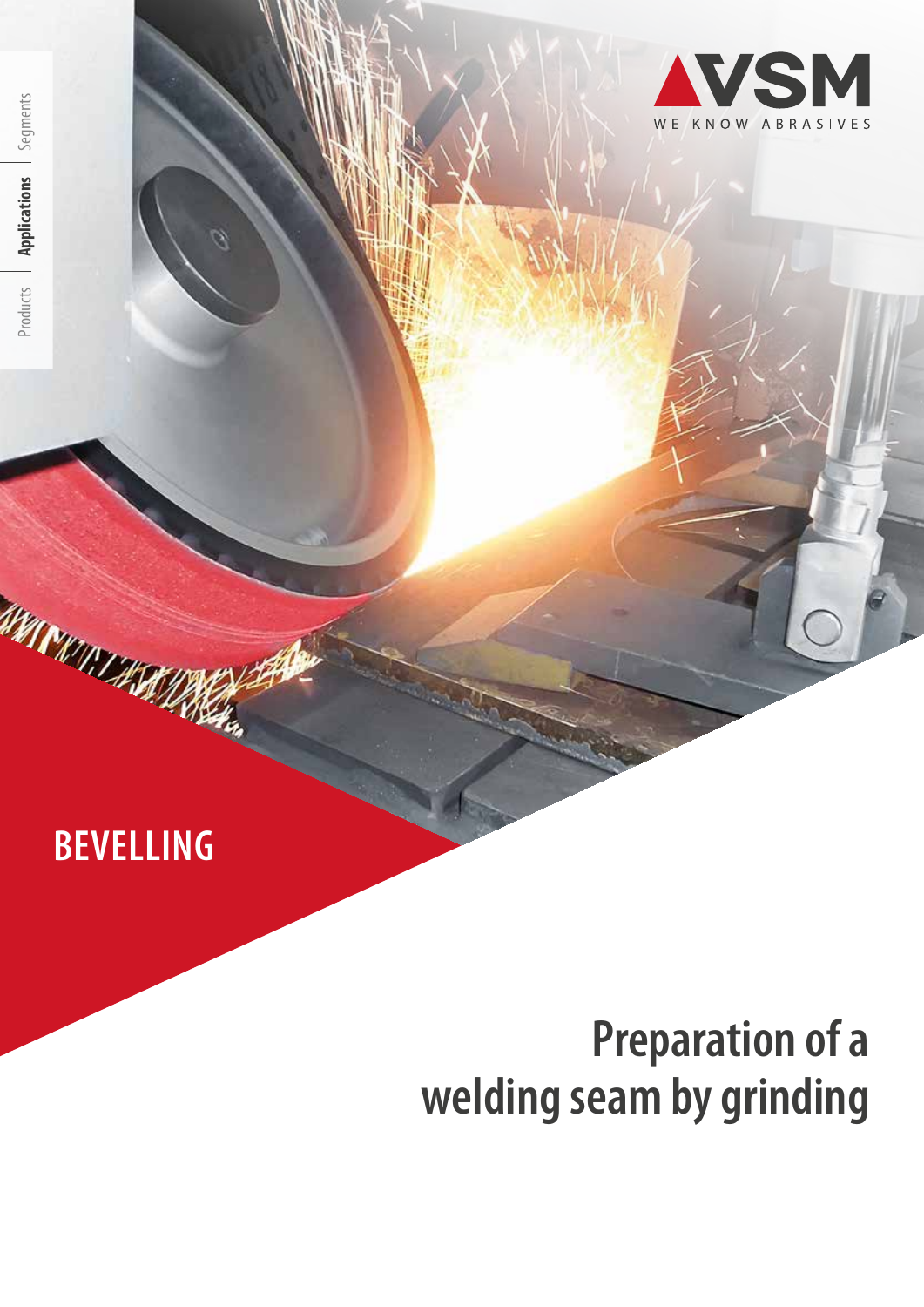# **VSM grain technologies for weld seam processing**

#### **VSM ACTIROX**



- > **Geometrically formed**  ceramic grain
- > Maximum stock removal and a faster cut for superalloys and stainless steels
- > Cool grinding extends the service life thanks to VSM TOP SIZE

### **VSM CERAMICS Plus** · (CER Plus)



- > **Optimised self-sharpening effect** when processing highalloyed steels ensures very high stock removal rates
- > Reduced temperature in the contact area
- > Significantly extended service life

#### **VSM STEARATE Plus**



- > Combination of **ceramic grain with self-sharpening effec**t and additional STEARATE Plus layer to improve grinding
- > Reduced chip adhesion results in fewer tool changes
- > Grease-free and oil-free grinding

#### **VSM CERAMICS** · (CER)



- > Top product with **self-sharpening effect** for processing non-alloyed steels and stainless steels
- > High removal rate

> Cool grinding allows longer contact times

### **VSM grinding-active additional layers**



**VSM TOP SIZE** is recommended for dry machining heat-resistant stainless steels and non-ferrous metals. The grinding-active additional layer improves the cutting performance whilst reducing the temperature in the contact zone. This significantly extends the service life of the abrasive.

#### **VSM STEARATE Plus** and **VSM STEARATE** sig-

nificantly reduce chip adhesion when processing non-ferrous metals and thus also reduce clogging of the abrasive. The service life is assured and extended so dramatically that excellent stock removal is achieved even after longer periods of use.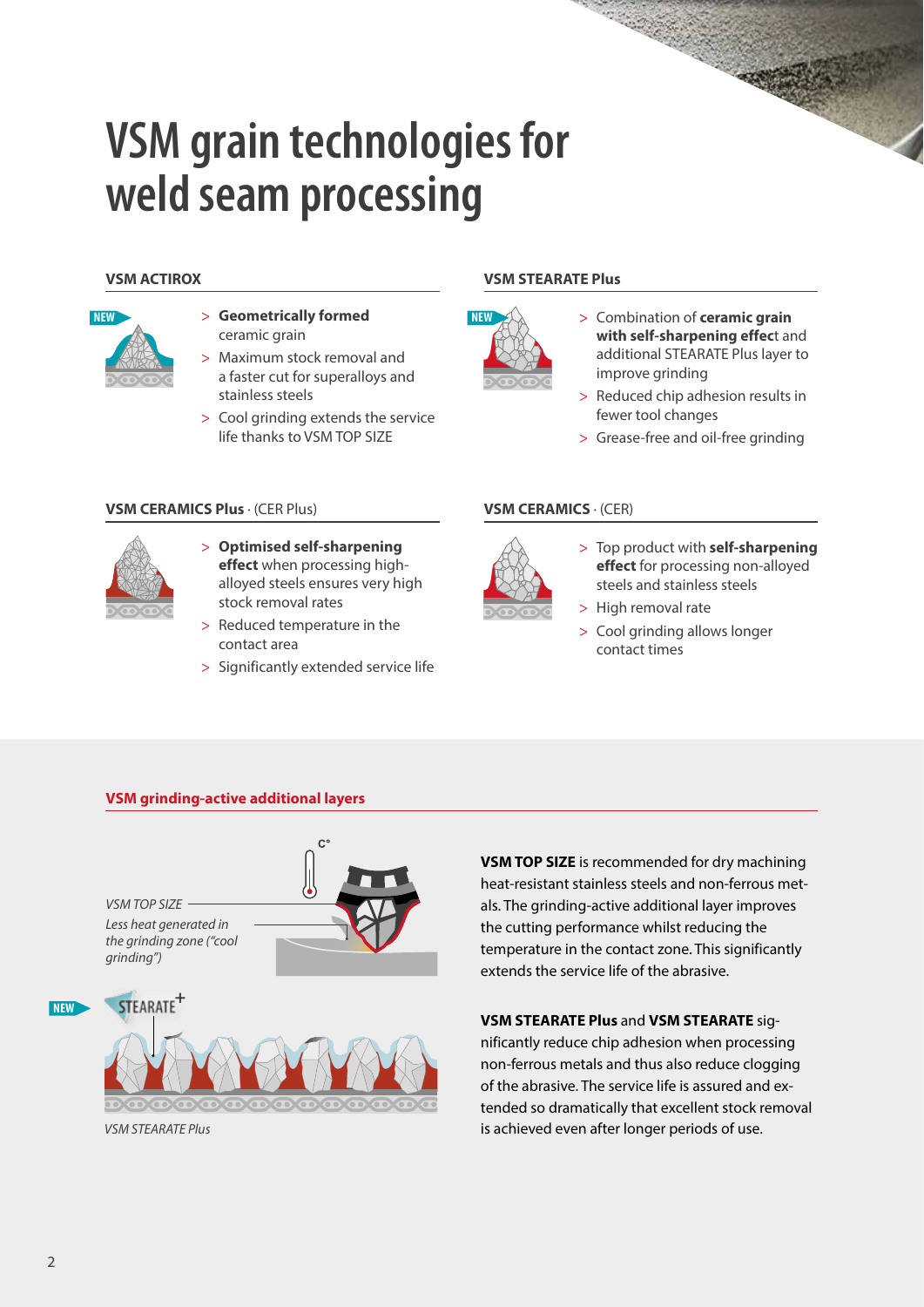# **VSM – Your specialist for the preparation of welding seams**

# **Benefit from VSM's high-performing abrasives:**

- > High stock removal per time unit
- > Extended service life and low set-up costs as a result
- > Smooth and clean surfaces with no traces of slag or other impurities
- > Optimum extraction due to very fine shavings
- > **VSM TOP SIZE** products achieve:
	- > Enhanced machining capacity
	- > A reduced temperature in the grinding area and because of this structural changes are avoided

## **With VSM you can rely on receiving:**

- > High-performance products made in Germany
- > On-site application-based advice
- > Reliable delivery performance
- > Analyses of problems and preliminary tests in the VSM Technical Center
- > Expertise based on co-operating with more than 60 machine manufacturers worldwide
- > A global distribution network with subsidiaries and partners in more than 70 countries

### **Your application**



Construction machinery

Excavator buckets



Machine frames and racks

Shipbuilding

Steel bridges





3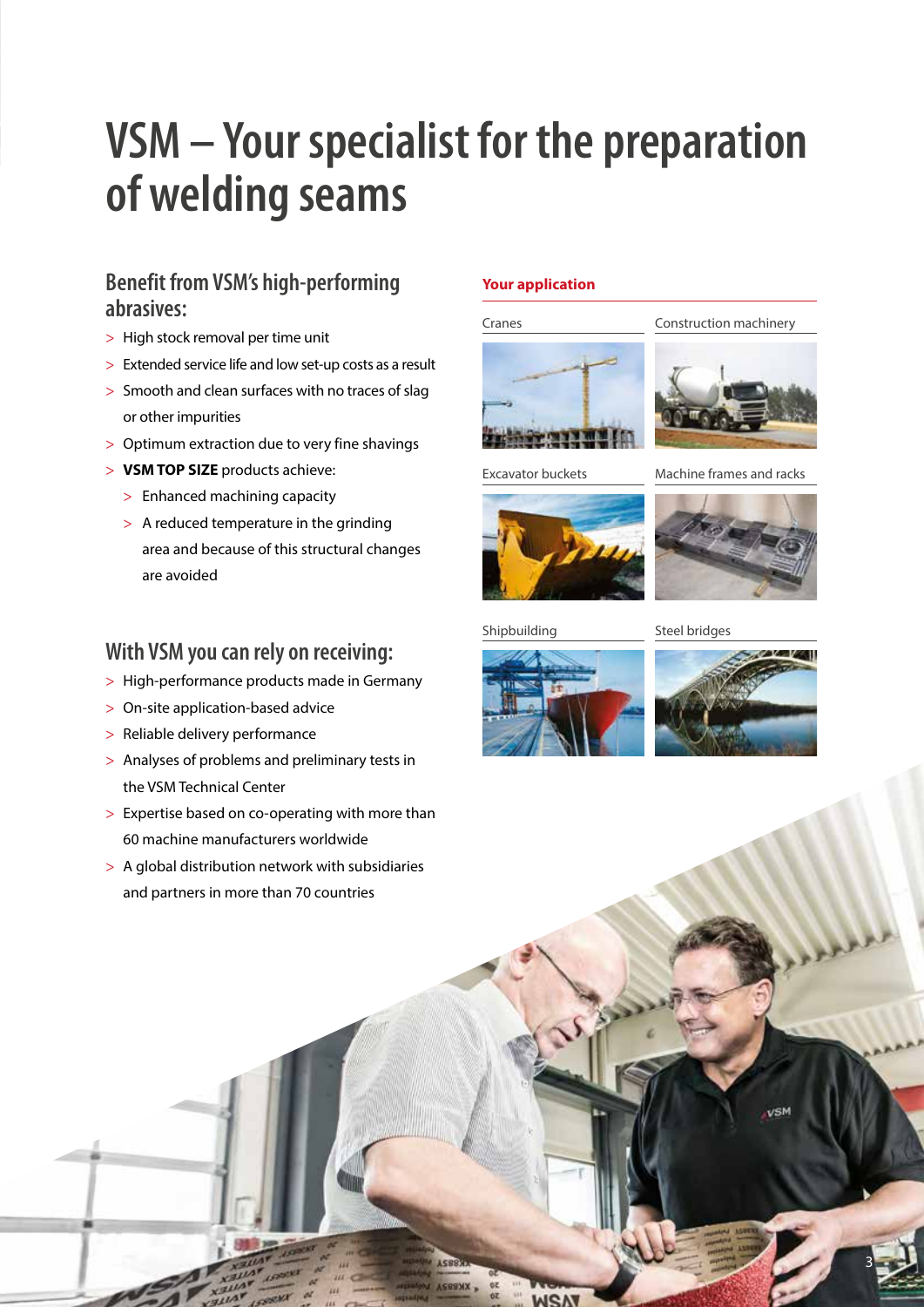# **Case studies**

### **Grinding of mild steel plates**

| <b>VSM CERAMICS</b>    | <b>XK888Z</b>                                                                |
|------------------------|------------------------------------------------------------------------------|
| <b>Workpiece</b>       | Panels<br>15 mm thick                                                        |
| <b>Material</b>        | Structural steel                                                             |
| Grinding machine       | Bevelling machine                                                            |
| <b>Contact wheel</b>   | $>400$ mm diam.<br>$>$ hardness: 95 $^{\circ}$ Shore A<br>$>$ serration: 1:1 |
| <b>Cutting speed</b>   | $30 \text{ m/s}$                                                             |
| <b>Feed rate</b>       | $1.5 \text{ m/min}$                                                          |
| <b>Belt dimensions</b> | $120 \times 2,500$ mm                                                        |
| <b>Grit size</b>       | 24, 36                                                                       |
| <b>Lubricants</b>      | None                                                                         |
| <b>Grinding task</b>   | Bevelling                                                                    |



### **Characteristics:**

- > Extremely strong cutting capacity thanks to the sturdy backing and the consistent production of fresh cutting edges
- > Extremely sturdy belt joints on abrasive tools
- > VSM ceramic grain and **VSM TOP SIZE** ensure cool grinding

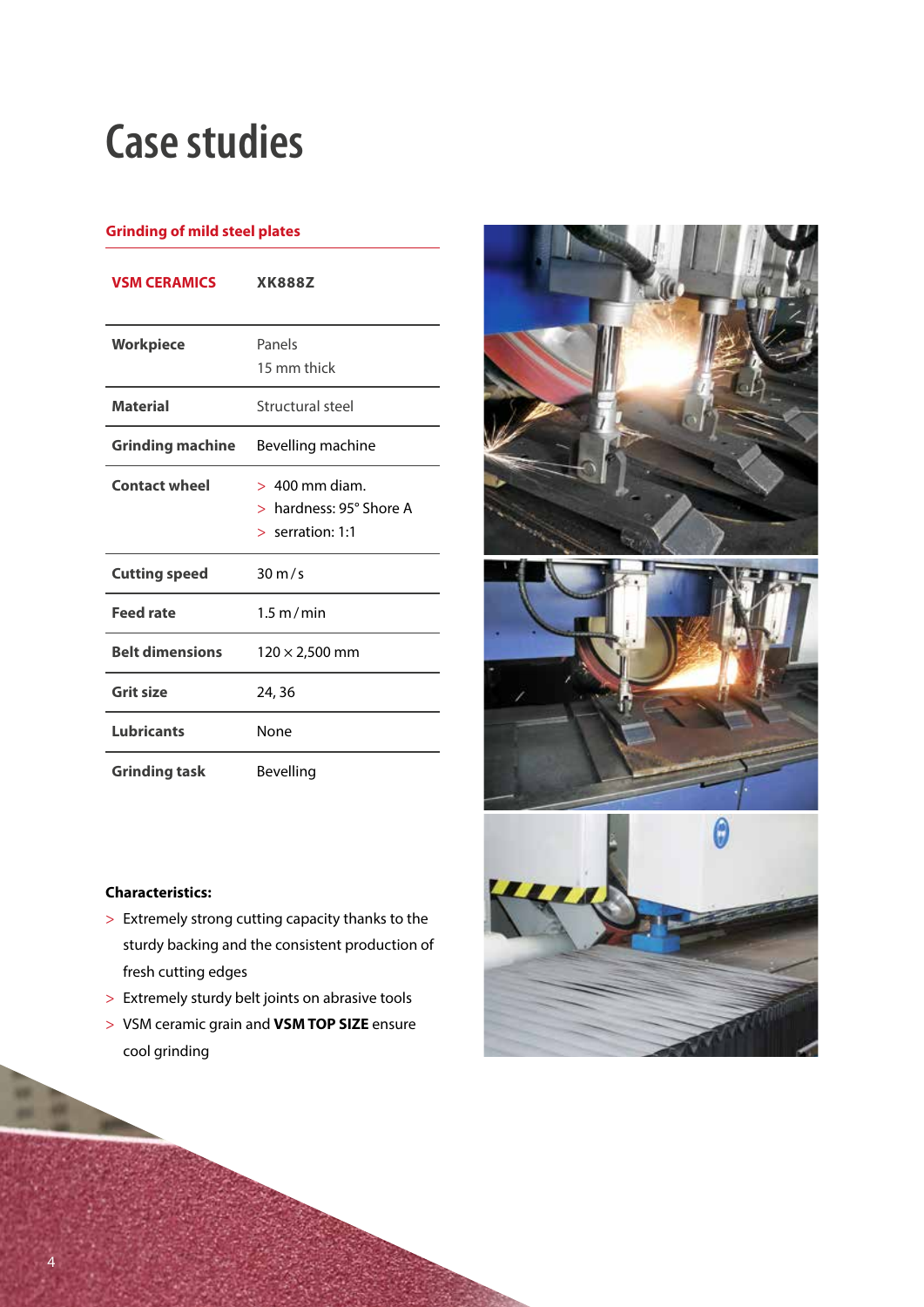## **Grinding of structural components**

### **VSM CERAMICS Plus XK885Y**

| Workpiece               | Structural components                                                        |
|-------------------------|------------------------------------------------------------------------------|
| <b>Material</b>         | Steel                                                                        |
| <b>Grinding machine</b> | Bevelling machine                                                            |
| <b>Contact wheel</b>    | $>400$ mm diam.<br>$>$ hardness: 90 $^{\circ}$ Shore A<br>$>$ serration: 2:1 |
| <b>Cutting speed</b>    | $30 \text{ m/s}$                                                             |
| <b>Feed rate</b>        | 14 m/min                                                                     |
| <b>Belt dimensions</b>  | $100 \times 3,200$ mm                                                        |
| <b>Grit size</b>        | 20, 24                                                                       |
| <b>Lubricants</b>       | None                                                                         |
| <b>Grinding task</b>    | Bevelling                                                                    |



### **Characteristics:**

- > High-performing bevelling even for hard, high-alloyed steels
- > Optimum belt joints
- > VSM ceramic grain and **VSM TOP SIZE** ensure cool grinding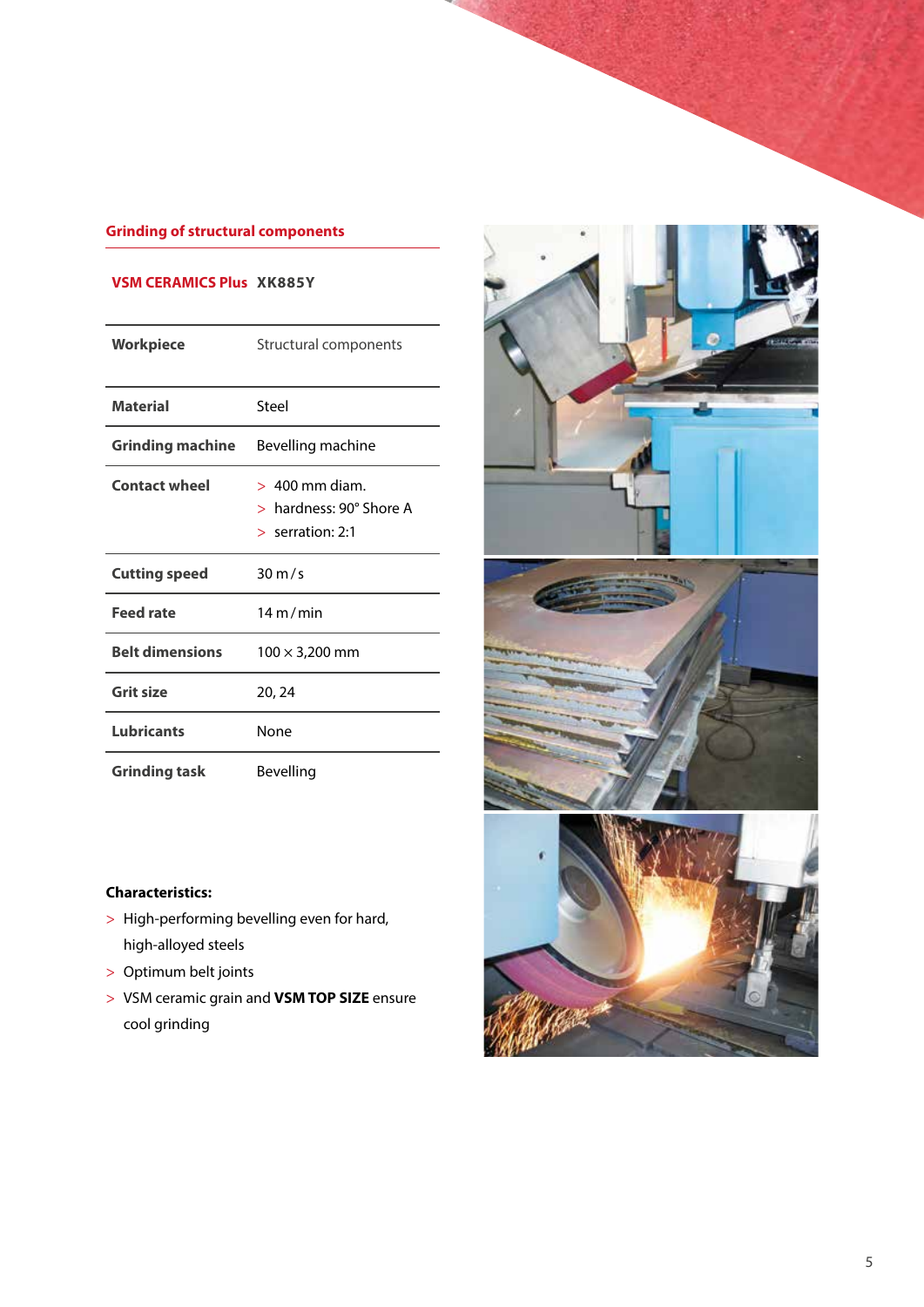# **Bevelling with abrasives**

Coated abrasives provide many advantages for the bevelling of welding seams as compared to other methods such as plasma and laser cutting, shearing, turning and milling.

| <b>Method</b>            | <b>Advantages</b>                                                                                                                                     | <b>Disadvantages</b>                                                                                                                                                                                                          |  |  |  |  |  |  |
|--------------------------|-------------------------------------------------------------------------------------------------------------------------------------------------------|-------------------------------------------------------------------------------------------------------------------------------------------------------------------------------------------------------------------------------|--|--|--|--|--|--|
| Grinding                 | > Suitable for all types of steel<br>and bevel angle<br>> Suitable for widths with high<br>quality bevels<br>> Utmost quality, speed and<br>precision |                                                                                                                                                                                                                               |  |  |  |  |  |  |
| <b>Oxy-fuel cutting</b>  | > Low investment and wear<br>part costs<br>> Covering a wide range of<br>material thicknesses from<br>medium to large                                 | > Only suitable for structural steel<br>> Poor cuts for thicknesses under<br>5 mm<br>> Material distortion, straighten-<br>ing work required<br>> High heat transfer, large impact-<br>ed area<br>> Low dimensional stability |  |  |  |  |  |  |
| <b>Plasma cutting</b>    | > Cutting of alloyed steels and<br>aluminium from thin to medium<br>thicknesses<br>> High cutting speeds                                              | > Heat-related distortion<br>of workpieces<br>> Limited range up to 30 mm<br>> Wide kerf                                                                                                                                      |  |  |  |  |  |  |
| <b>Laser cutting</b>     | > High degree of part accuracy for<br>thin and medium sheet metal<br>thicknesses<br>> Small kerf width $(0.2 - 0.4$ mm)                               | High investment<br>$\geq$<br>and operational costs<br>> Limited range of sheet metal<br>thicknesses                                                                                                                           |  |  |  |  |  |  |
| <b>Water jet</b>         | > No metallurgical changes<br>on cut surfaces                                                                                                         | > High investment<br>and operational costs                                                                                                                                                                                    |  |  |  |  |  |  |
| <b>Shearing</b>          | $>$ No heat transfer                                                                                                                                  | > Limited range up to 10 mm                                                                                                                                                                                                   |  |  |  |  |  |  |
| <b>Milling / Turning</b> | > Clean, oxid-free cut surfaces<br>without burrs                                                                                                      | > High wear and tear<br>for stainless steel<br>> Limited range of sheet<br>metal thicknesses                                                                                                                                  |  |  |  |  |  |  |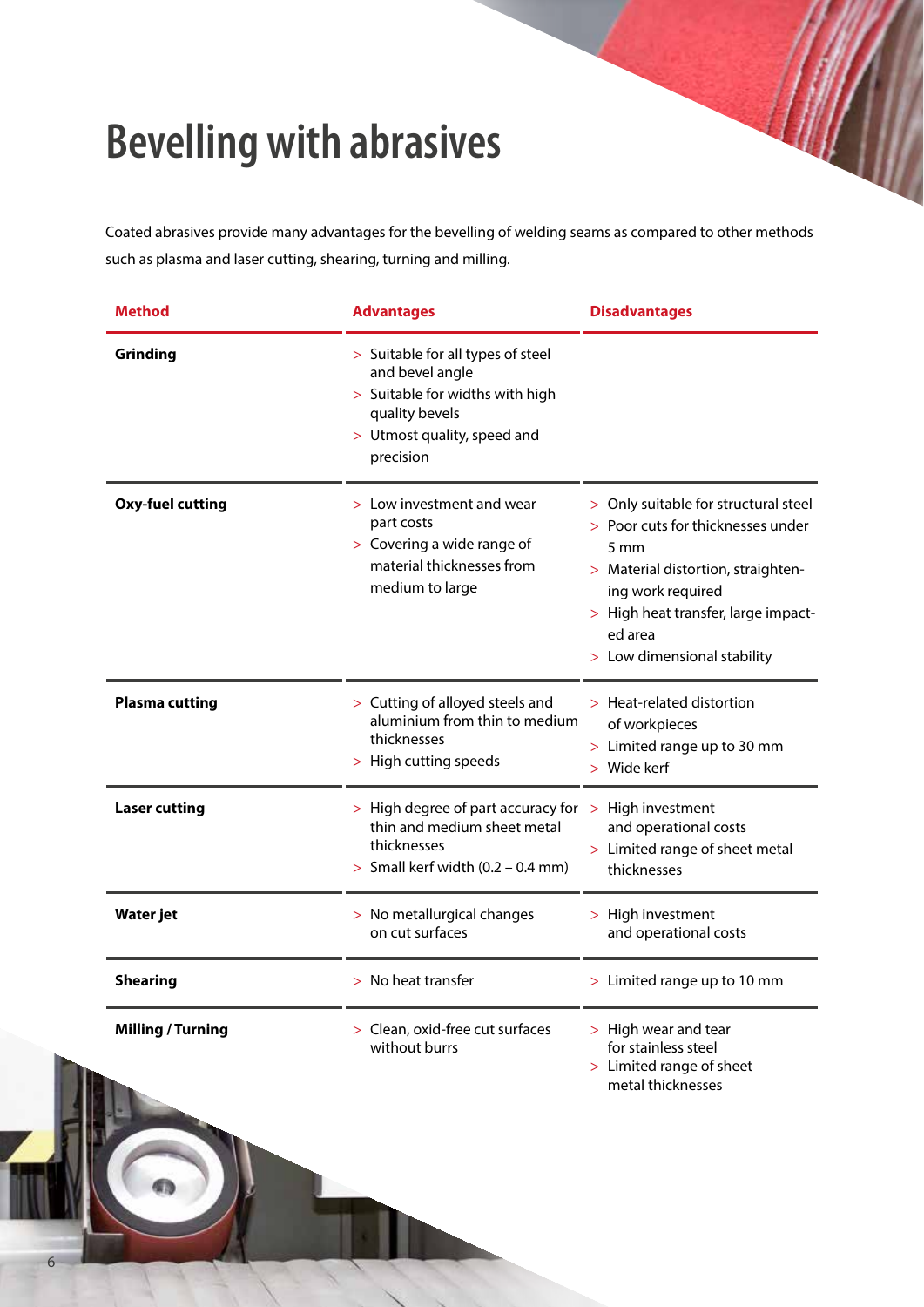# **VSM abrasives for bevelling in preparation of welding seams**

|            |                       |                                   |                     |                |                             |                       | <b>Stock removal</b> |   |   |                                            | <b>Surface</b> |  |  |  |                   |
|------------|-----------------------|-----------------------------------|---------------------|----------------|-----------------------------|-----------------------|----------------------|---|---|--------------------------------------------|----------------|--|--|--|-------------------|
|            | <b>Back-</b><br>stand | <b>Bevelling Angle</b><br>machine | grinding            | <b>Backing</b> | <b>Grain technology</b>     | <b>Feature</b>        |                      |   |   | <b>A A A &amp; A &amp; &amp; &amp; A A</b> |                |  |  |  | <b>VSM series</b> |
|            | $\bullet$             | $\bullet$                         |                     | Cloth          | <b>VSM CERAMICS Plus</b>    | <b>TOP SIZE, ∂</b>    |                      |   |   |                                            |                |  |  |  | XK885Y            |
|            | $\odot$               | $\odot$                           |                     | Cloth          | <b>VSM CERAMICS Plus</b>    | <b>TOP SIZE, Ô</b>    |                      |   |   |                                            |                |  |  |  | <b>XK880Y</b>     |
| <b>NEW</b> |                       | $\bullet$                         |                     | Cloth          | <b>VSM CERAMICS Plus</b>    | ♦                     |                      |   |   |                                            |                |  |  |  | <b>XK785Y</b>     |
|            | $\bullet$             | $\bullet$                         |                     | Cloth          | <b>VSM CERAMICS</b>         | <b>TOP SIZE, ∂</b>    |                      | ▬ |   |                                            |                |  |  |  | XK888Z            |
|            | $\bullet$             | $\bullet$                         |                     | Cloth          | <b>VSM CERAMICS</b>         | <b>TOP SIZE, ∂</b>    |                      |   |   |                                            |                |  |  |  | XK877Z            |
|            | $\odot$               | $\odot$                           |                     | Cloth          | <b>VSM CERAMICS</b>         | <b>TOP SIZE, ∂</b>    |                      |   |   |                                            |                |  |  |  | <b>XK870X</b>     |
|            | $\odot$               | $\odot$                           |                     | Cloth          | <b>VSM CERAMICS</b>         | <b>TOP SIZE, ∂</b>    |                      |   |   |                                            |                |  |  |  | XK850X            |
|            | $\odot$               | $\odot$                           |                     | Cloth          | <b>VSM CERAMICS</b>         | $\Diamond$            |                      |   |   |                                            |                |  |  |  | <b>XK760X</b>     |
|            | $\bullet$             |                                   |                     | Cloth          | VSM ZIRCONIA ALUMINA        | <b>TOP SIZE, Ô</b>    |                      |   |   |                                            |                |  |  |  | <b>KK815Y</b>     |
|            | $\odot$               | $\odot$                           |                     | Cloth          | VSM ZIRCONIA ALUMINA        | <b>TOP SIZE, ∂</b>    |                      |   |   |                                            |                |  |  |  | <b>ZK744X</b>     |
|            |                       | ●                                 |                     | Cloth          | <b>VSM ZIRCONIA ALUMINA</b> | ♦                     |                      |   |   |                                            |                |  |  |  | <b>KK715X</b>     |
|            |                       |                                   |                     | Cloth          | VSM ZIRCONIA ALUMINA        | $\Diamond$            |                      |   |   |                                            |                |  |  |  | <b>KK716</b>      |
| <b>NEW</b> |                       |                                   | $\bullet$           | Fibre          | <b>VSM ACTIROX</b>          | <b>▼ TOP SIZE</b>     |                      |   | ■ |                                            |                |  |  |  | AF890             |
| <b>NEW</b> |                       |                                   | $\bullet$           | Fibre          | <b>VSM ACTIROX</b>          |                       |                      |   | ■ |                                            |                |  |  |  | AF799             |
|            |                       |                                   | $\bullet$           | Fibre          | <b>VSM CERAMICS Plus</b>    | <b>TOP SIZE</b>       |                      |   |   |                                            |                |  |  |  | <b>XF885</b>      |
|            |                       |                                   | $\bullet$           | Fibre          | <b>VSM CERAMICS</b>         | <b>TOP SIZE</b>       |                      |   |   |                                            |                |  |  |  | <b>XF870</b>      |
|            |                       |                                   | $\odot$             | Fibre          | <b>VSM CERAMICS</b>         | <b>TOP SIZE</b>       |                      |   |   |                                            |                |  |  |  | XF850             |
|            |                       |                                   | $\odot$             | Fibre          | <b>VSM CERAMICS</b>         |                       |                      |   |   |                                            |                |  |  |  | XF760             |
| <b>NEW</b> |                       |                                   | $\circlearrowright$ | Fibre          | <b>VSM STEARAT Plus</b>     | STEARATE <sup>+</sup> |                      |   |   |                                            |                |  |  |  | XF733             |
|            |                       |                                   | $\circlearrowright$ | Fibre          | VSM ZIRCONIA ALUMINA        |                       |                      |   |   |                                            |                |  |  |  | ZF713             |

#### **Legend:**

 $\circ$  for low to medium contact pressure

 $\odot$  for medium contact pressure

 $\bullet$  for medium to high contact pressure

 $\delta$  also suitable for wet applications

**Flexibility of the backing material** 

(last letter of the series name):

**X** sturdy **Y** very sturdy

**Z** extremely sturdy

Last revised: 11/2020

**TOP SIZE** Grinding-active additional layer reduces the temperature in the grinding zone<br> **STEARATE**<sup>\*</sup> The combination of VSM CERAMIC **STEARATE<sup>+</sup>** The combination of VSM CERAMICS and STEARATE significantly reduces chip adhesion